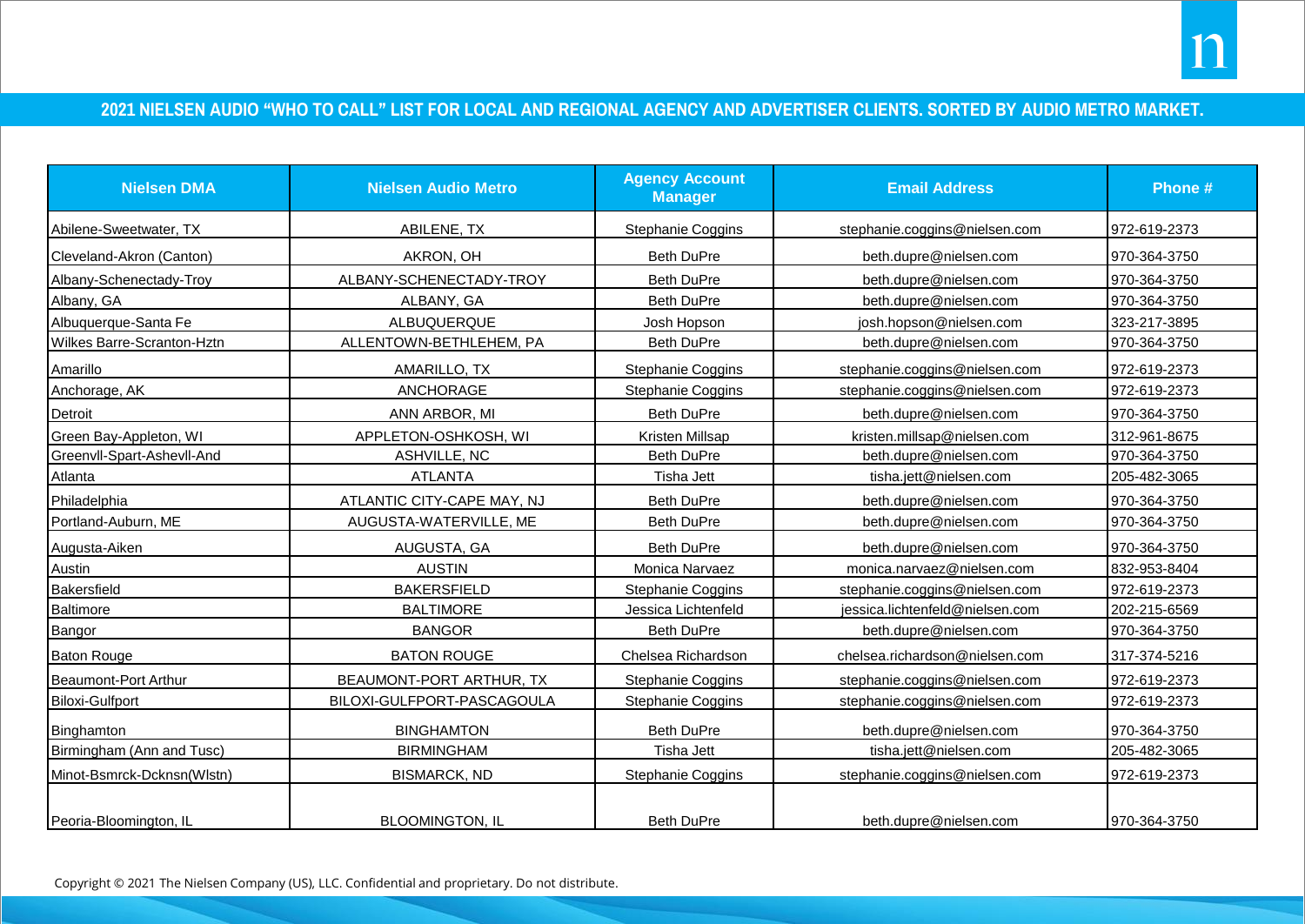| <b>Nielsen DMA</b>             | <b>Nielsen Audio Metro</b>   | <b>Agency Account</b><br><b>Manager</b> | <b>Email Address</b>            | Phone #       |
|--------------------------------|------------------------------|-----------------------------------------|---------------------------------|---------------|
| <b>Boise</b>                   | <b>BOISE</b>                 | <b>Stephanie Coggins</b>                | stephanie.coggins@nielsen.com   | 972-619-2373  |
| Boston (Manchester)            | <b>BOSTON</b>                | Jessica Lichtenfeld                     | jessica.lichtenfeld@nielsen.com | 202-215-6569  |
| Jacksonville                   | <b>BRUNSWICK, GA</b>         | <b>Beth DuPre</b>                       | beth.dupre@nielsen.com          | 970-364-3750  |
| Waco-Temple-Bryan              | BRYAN-COLLEGE STATION, TX    | Stephanie Coggins                       | stephanie.coggins@nielsen.com   | 972-619-2373  |
| <b>Buffalo</b>                 | BUFFALO-NIAGARA FALLS        | Jessica Lichtenfeld                     | iessica.lichtenfeld@nielsen.com | 202-215-6569  |
| Burlington-Plattsburgh, NH     | BURLINGTON-PLATTSBURGH       | <b>Beth DuPre</b>                       | beth.dupre@nielsen.com          | 970-364-3750  |
|                                | Canada                       | Stephanie Coggins                       | stephanie.coggins@nielsen.com   | 972-619-2373  |
| Cleveland-Akron (Canton)       | CANTON, OH                   | <b>Beth DuPre</b>                       | beth.dupre@nielsen.com          | 970-364-3750  |
| Boston (Manchester)            | CAPE COD, MA                 | <b>Beth DuPre</b>                       | beth.dupre@nielsen.com          | 970-364-3750  |
| Cedar Rapids-Wtrlo-IWC&Dub     | <b>CEDAR RAPIDS</b>          | Beth DuPre                              | beth.dupre@nielsen.com          | 970-364-3750  |
| Charleston, SC                 | CHARLESTON, SC               | <b>Beth DuPre</b>                       | beth.dupre@nielsen.com          | 970-364-3750  |
| Charleston-Huntington          | CHARLESTON, WV               | <b>Beth DuPre</b>                       | beth.dupre@nielsen.com          | 970-364-3750  |
| Charlotte                      | CHARLOTTE-GASTONIA-ROCK HILL | Tisha Jett                              | tisha.jett@nielsen.com          | 205-482-3065  |
| Chattanooga                    | <b>CHATTANOOGA</b>           | <b>Beth DuPre</b>                       | beth.dupre@nielsen.com          | 970-364-3750  |
| Cheyenne-Scottsbluff           | CHEYENNE, WY                 | <b>Stephanie Coggins</b>                | stephanie.coggins@nielsen.com   | 972-619-2373  |
|                                |                              | Shannon Melton (A-M)/                   | Shannon.melton@nielsen.com/     | 224-358-9208/ |
| Chicago, IL                    | <b>CHICAGO</b>               | Kristen Millsap (N-Z)                   | Kristen.millsap@nielsen.com     | 312-961-8675  |
| Chico-Redding                  | CHICO, CA                    | Stephanie Coggins                       | stephanie.coggins@nielsen.com   | 972-619-2373  |
| Cincinnati, OH                 | <b>CINCINNATI</b>            | Kristen Millsap                         | kristen.millsap@nielsen.com     | 312-961-8675  |
| Cleveland-Akron (Canton)       | <b>CLEVELAND</b>             | Kristen Millsap                         | kristen.millsap@nielsen.com     | 312-961-8675  |
| Colorado Springs-Pueblo        | <b>COLORADO SPRINGS</b>      | <b>Beth DuPre</b>                       | beth.dupre@nielsen.com          | 970-364-3750  |
| Columbia-Jefferson City        | COLUMBIA, MO                 | <b>Stephanie Coggins</b>                | stephanie.coggins@nielsen.com   | 972-619-2373  |
| Columbia, SC                   | COLUMBIA, SC                 | Beth DuPre                              | beth.dupre@nielsen.com          | 970-364-3750  |
| Columbus, GA (Opelika, AL)     | COLUMBUS, GA                 | Beth DuPre                              | beth.dupre@nielsen.com          | 970-364-3750  |
| Columbus, OH                   | COLUMBUS, OH                 | Kristen Millsap                         | kristen.millsap@nielsen.com     | 312-961-8675  |
| Burlington-Plattsburgh, NH     | CONCORD (LAKE REGION) NH     | <b>Beth DuPre</b>                       | beth.dupre@nielsen.com          | 970-364-3750  |
| Corpus Christi                 | <b>CORPUS CHRISTI</b>        | Stephanie Coggins                       | stephanie.coggins@nielsen.com   | 972-619-2373  |
| Dallas-Ft. Worth               | DALLAS-FT. WORTH             | Monica Narvaez                          | monica.narvaez@nielsen.com      | 832-953-8404  |
|                                |                              |                                         |                                 |               |
| Hartford & New Haven: Agencies | DANBURY, CT                  | Manny Caamano                           | manny.caamano@nielsen.com       | 917-324-6083  |
| Dayton, OH                     | <b>DAYTON</b>                | Kristen Millsap                         | kristen.millsap@nielsen.com     | 312-961-8675  |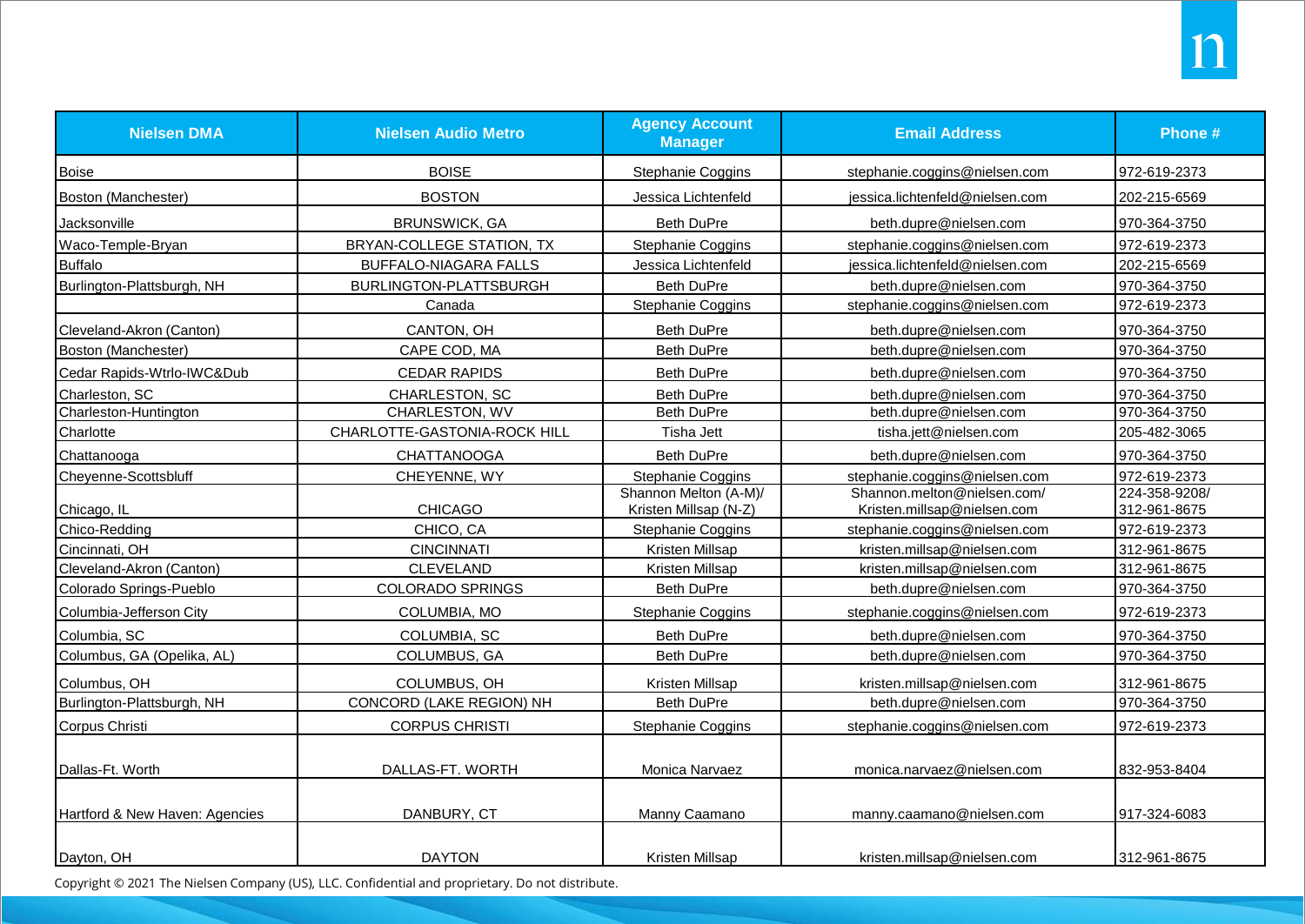| <b>Nielsen DMA</b>         | <b>Nielsen Audio Metro</b>     | <b>Agency Account</b><br><b>Manager</b> | <b>Email Address</b>            | Phone #      |
|----------------------------|--------------------------------|-----------------------------------------|---------------------------------|--------------|
| Orlando-Daytona Bch-Melbrn | DAYTONA BEACH, FL              | Jennifer Smith                          | jennifer.g.smith@nielsen.com    | 205-541-5090 |
| Denver                     | DENVER-BOULDER                 | Josh Hopson                             | josh.hopson@nielsen.com         | 323-217-3895 |
| Des Moines-Ames            | <b>DES MOINES</b>              | <b>Beth DuPre</b>                       | beth.dupre@nielsen.com          | 970-364-3750 |
| Detroit                    | <b>DETROIT</b>                 | Chelsea Richardson                      | chelsea.richardson@nielsen.com  | 317-374-5216 |
| Dothan                     | DOTHAN, AL                     | <b>Beth DuPre</b>                       | beth.dupre@nielsen.com          | 970-364-3750 |
| Duluth-Superior            | <b>DULUTH-SUPERIOR</b>         | Stephanie Coggins                       | stephanie.coggins@nielsen.com   | 972-619-2373 |
| La Crosse-Eau Claire, WI   | EAU CLAIRE, WI                 | Kristen Millsap                         | kristen.millsap@nielsen.com     | 312-961-8675 |
| El Paso (Las Cruces)       | EL PASO                        | Stephanie Coggins                       | stephanie.coggins@nielsen.com   | 972-619-2373 |
| Elmira (Corning)           | ELMIRA-CORNING, NY             | Beth DuPre                              | beth.dupre@nielsen.com          | 970-364-3750 |
| Erie                       | <b>ERIE</b>                    | <b>Beth DuPre</b>                       | beth.dupre@nielsen.com          | 970-364-3750 |
| Eugene                     | EUGENE-SPRINGFIELD             | Stephanie Coggins                       | stephanie.coggins@nielsen.com   | 972-619-2373 |
| Evansville, IN             | <b>EVANSVILLE</b>              | <b>Beth DuPre</b>                       | beth.dupre@nielsen.com          | 970-364-3750 |
| Fargo-Valley City ND       | FARGO-MOORHEAD                 | Stephanie Coggins                       | stephanie.coggins@nielsen.com   | 972-619-2373 |
| Ft. Smith-Fay-Sprngdl-Rgrs | FAYETTEVILLE (NW ARKANSAS) AR  | Stephanie Coggins                       | stephanie.coggins@nielsen.com   | 972-619-2373 |
| Raleigh-Durham (Fayetvlle) | <b>FAYETTEVILLE NC</b>         | Beth DuPre                              | beth.dupre@nielsen.com          | 970-364-3750 |
| Flint-Saginaw-Bay City     | <b>FLINT</b>                   | <b>Beth DuPre</b>                       | beth.dupre@nielsen.com          | 970-364-3750 |
| Myrtle Beach-Florence      | <b>FLORENCE SC</b>             | <b>Beth DuPre</b>                       | beth.dupre@nielsen.com          | 970-364-3750 |
| Huntsville-Decatur (Flor)  | FLORENCE-MUSCLE SHOALS AL      | <b>Beth DuPre</b>                       | beth.dupre@nielsen.com          | 970-364-3750 |
| Washington DC              | FREDERICK, MD                  | Jessica Lichtenfeld                     | jessica.lichtenfeld@nielsen.com | 202-215-6569 |
| Washington DC              | FREDERICKSBURG, VA             | Jessica Lichtenfeld                     | jessica.lichtenfeld@nielsen.com | 202-215-6569 |
| Fresno-Visalia             | <b>FRESNO</b>                  | Stephanie Coggins                       | stephanie.coggins@nielsen.com   | 972-619-2373 |
| Denver                     | FT COLLINS-GREELEY, CO         | Stephanie Coggins                       | stephanie.coggins@nielsen.com   | 972-619-2373 |
| Ft. Myers-Naples           | FT MYERS-NAPLES-MARCO ISLAND   | Tisha Jett                              | tisha.jett@nielsen.com          | 205-482-3065 |
| West Palm Beach-Ft. Pierce | FT PIERCE-STUART-VERO BEACH FL | <b>Beth DuPre</b>                       | beth.dupre@nielsen.com          | 970-364-3750 |
| Ft. Smith-Fay-Sprngdl-Rgrs | FT SMITH, AR                   | Stephanie Coggins                       | stephanie.coggins@nielsen.com   | 972-619-2373 |
| Mobile-Pensacola (Ft Walt) | FT WALTON BEACH-DESTIN FL      | <b>Beth DuPre</b>                       | beth.dupre@nielsen.com          | 970-364-3750 |
| Ft. Wayne, IN              | FT WAYNE                       | <b>Beth DuPre</b>                       | beth.dupre@nielsen.com          | 970-364-3750 |
| Gainesville                | GAINESVILLE-OCALA              | <b>Beth DuPre</b>                       | beth.dupre@nielsen.com          | 970-364-3750 |
| Fargo-Valley City ND       | <b>GRAND FORKS, ND-MN</b>      | Stephanie Coggins                       | stephanie.coggins@nielsen.com   | 972-619-2373 |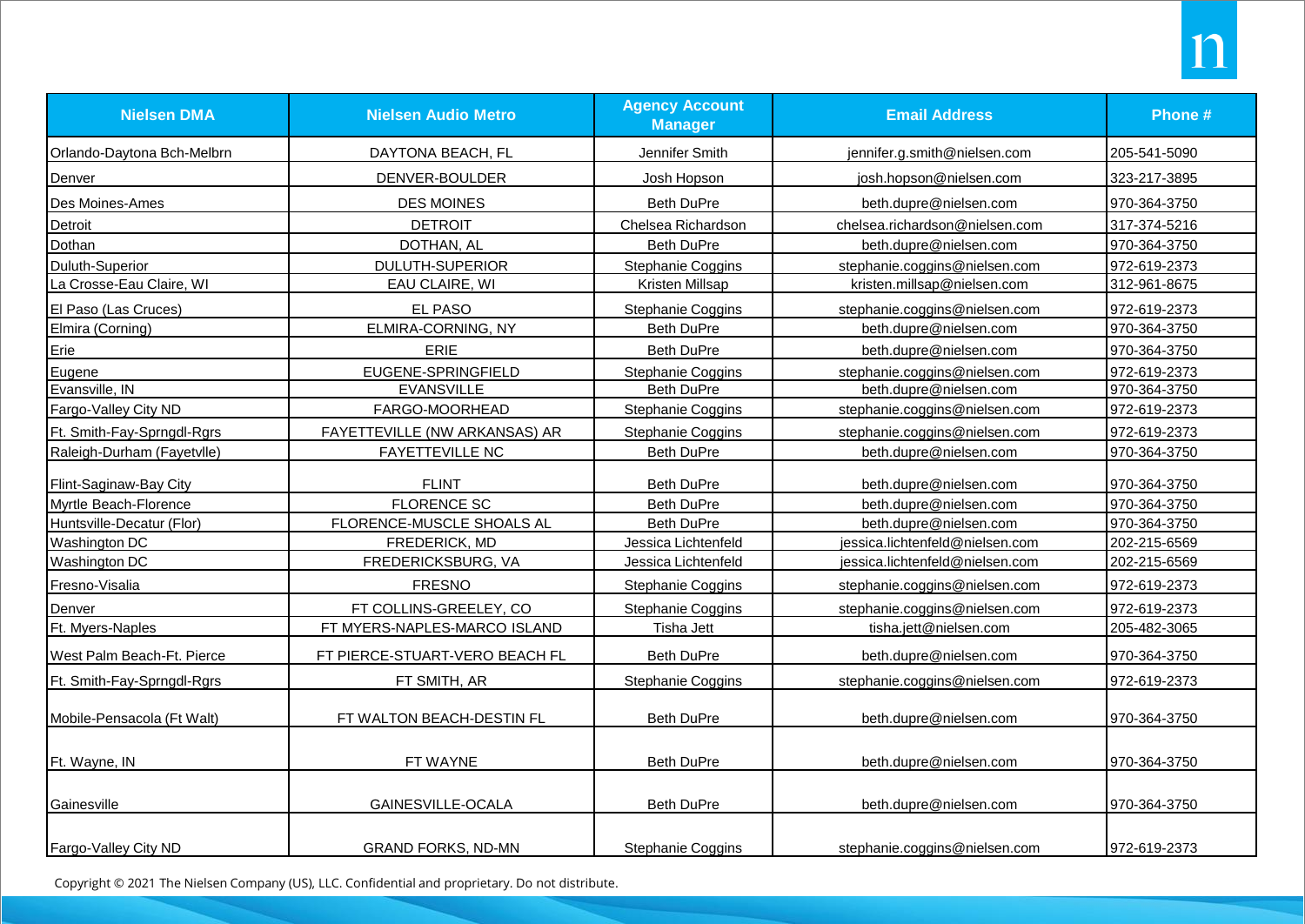| <b>Nielsen DMA</b>                         | <b>Nielsen Audio Metro</b>                   | <b>Agency Account</b><br><b>Manager</b> | <b>Email Address</b>            | Phone #      |
|--------------------------------------------|----------------------------------------------|-----------------------------------------|---------------------------------|--------------|
| Lincoln & Hastings-Krny                    | GRAND ISLAND-KEARNEY-HASTINGS NE             | Stephanie Coggins                       | stephanie.coggins@nielsen.com   | 972-619-2373 |
| Grand Rapids-Kalamazoo-Battle<br>Creek, MI | <b>GRAND RAPIDS MI</b>                       | Chelsea Richardson                      | chelsea.richardson@nielsen.com  | 317-374-5216 |
| Green Bay-Appleton, WI                     | <b>GREEN BAY</b>                             | Kristen Millsap                         | kristen.millsap@nielsen.com     | 312-961-8675 |
| Greensboro-H.Point-W.Salem                 | <b>GREENSBORO-WS-HIGH POINT</b>              | Tisha Jett                              | tisha.jett@nielsen.com          | 205-482-3065 |
| Greenville-N.Bern-Washngtn                 | GREENVILLE-NEW BERN-JACKSONVILLE             | <b>Beth DuPre</b>                       | beth.dupre@nielsen.com          | 970-364-3750 |
| Greenvll-Spart-Ashevll-And                 | GREENVILLE-SPARTANBURG                       | Tisha Jett                              | tisha.jett@nielsen.com          | 205-482-3065 |
| Harrisburg-Lncstr-Leb-York                 | HAGERSTOWN-CHAMBERSBURG-<br>WAYNESBORO MD-PA | Beth DuPre                              | beth.dupre@nielsen.com          | 970-364-3750 |
| Harrisburg-Lncstr-Leb-York                 | HARRISBURG-LEBANON-CARLISLE                  | <b>Beth DuPre</b>                       | beth.dupre@nielsen.com          | 970-364-3750 |
| Harrisonburg                               | HARRISONBURG, VA                             | <b>Beth DuPre</b>                       | beth.dupre@nielsen.com          | 970-364-3750 |
| Hartford & New Haven: Agencies             | HARTFORD-NEW BRITAIN-MIDDLETOWN              | Jessica Lichtenfeld                     | jessica.lichtenfeld@nielsen.com | 202-215-6569 |
| Honolulu                                   | <b>HONOLULU</b>                              | Stephanie Coggins                       | stephanie.coggins@nielsen.com   | 972-619-2373 |
| Little Rock-Pine Bluff                     | <b>HOT SPRINGS AR</b>                        | Stephanie Coggins                       | stephanie.coggins@nielsen.com   | 972-619-2373 |
| Houston                                    | HOUSTON-GALVESTON                            | Monica Narvaez                          | monica.narvaez@nielsen.com      | 832-953-8404 |
| New York                                   | HUDSON VALLEY NY                             | Manny Caamano                           | manny.caamano@nielsen.com       | 917-324-6083 |
| Charleston-Huntington                      | HUNTINGTON-ASHLAND WV-KY                     | <b>Beth DuPre</b>                       | beth.dupre@nielsen.com          | 970-364-3750 |
| Huntsville-Decatur (Flor)                  | <b>HUNTSVILLE</b>                            | <b>Beth DuPre</b>                       | beth.dupre@nielsen.com          | 970-364-3750 |
| Indianapolis, IN                           | <b>INDIANAPOLIS</b>                          | Chelsea Richardson                      | chelsea.richardson@nielsen.com  | 317-374-5216 |
| Jackson, MS                                | JACKSON, MS                                  | Stephanie Coggins                       | stephanie.coggins@nielsen.com   | 972-619-2373 |
| Jackson, TN                                | JACKSON, TN                                  | Beth DuPre                              | beth.dupre@nielsen.com          | 970-364-3750 |
| Jacksonville                               | <b>JACKSONVILLE</b>                          | Jennifer Smith                          | jennifer.g.smith@nielsen.com    | 205-541-5090 |
| Tri-Cities, TN-VA                          | JOHNSON CITY-KINGSPORT-BRISTOL TN-<br>VA     | <b>Beth DuPre</b>                       | beth.dupre@nielsen.com          | 970-364-3750 |
| Joplin-Pittsburg                           | JOPLIN, MO                                   | Stephanie Coggins                       | stephanie.coggins@nielsen.com   | 972-619-2373 |
| Grand Rapids-Kalamazoo-Battle<br>Creek, MI | KALAMAZOO, MI                                | Chelsea Richardson                      | chelsea.richardson@nielsen.com  | 317-374-5216 |
| Kansas City                                | <b>KANSAS CITY</b>                           | Shannon Melton                          | shannon.melton@nielsen.com      | 224-358-9208 |
| Waco-Temple-Bryan                          | KILLEEN-TEMPLE, TX                           | Stephanie Coggins                       | stephanie.coggins@nielsen.com   | 972-619-2373 |
| Knoxville                                  | <b>KNOXVILLE</b>                             | Chelsea Richardson                      | chelsea.richardson@nielsen.com  | 317-374-5216 |
| La Crosse-Eau Claire, WI                   | LA CROSSE, WI                                | Beth DuPre                              | beth.dupre@nielsen.com          | 970-364-3750 |
| Lafayette, LA                              | LAFAYETTE, LA                                | Stephanie Coggins                       | stephanie.coggins@nielsen.com   | 972-619-2373 |
| Lake Charles                               | LAKE CHARLES, LA                             | Stephanie Coggins                       | stephanie.coggins@nielsen.com   | 972-619-2373 |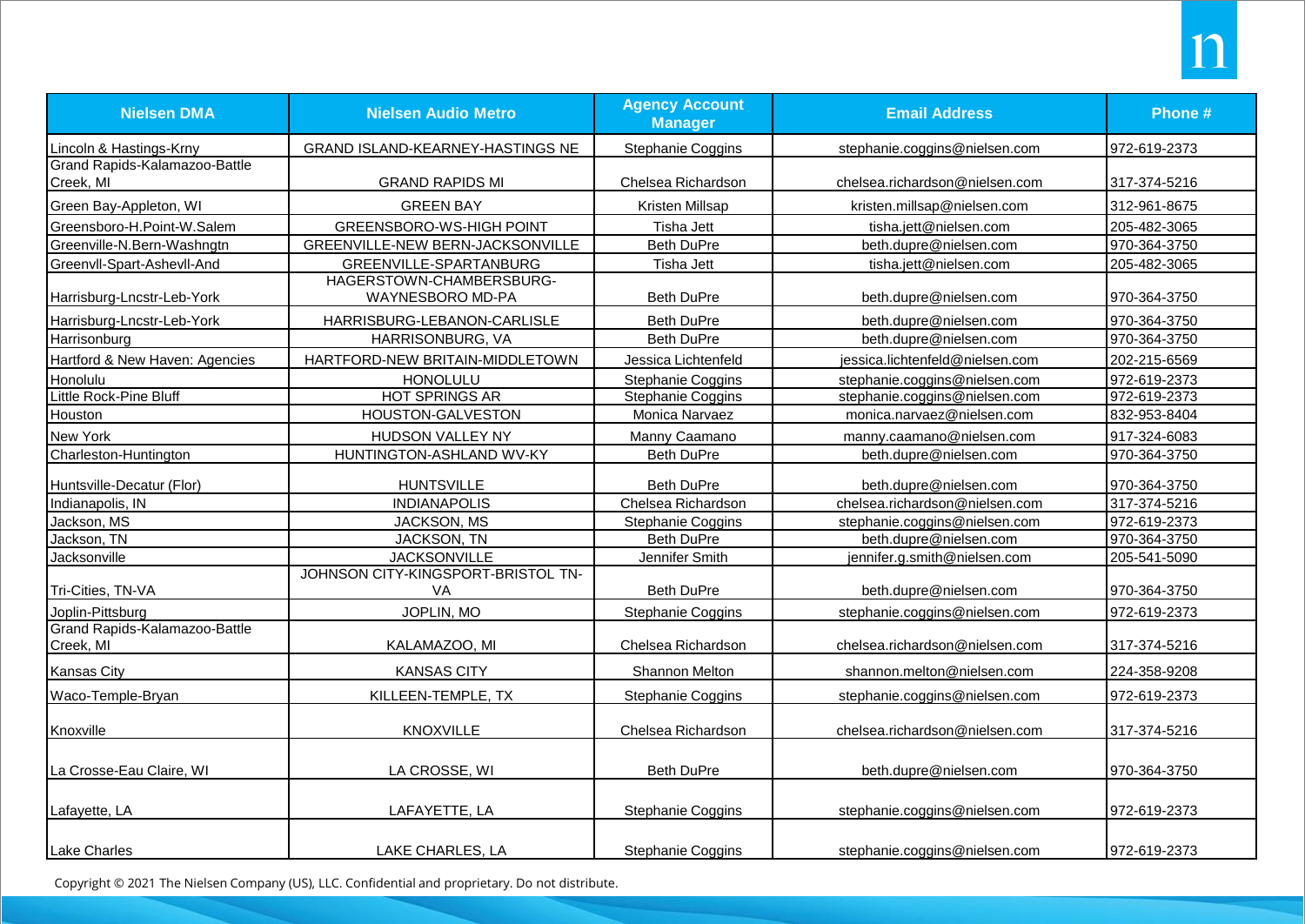| <b>Nielsen DMA</b>             | <b>Nielsen Audio Metro</b>                     | <b>Agency Account</b><br><b>Manager</b> | <b>Email Address</b>           | Phone #      |
|--------------------------------|------------------------------------------------|-----------------------------------------|--------------------------------|--------------|
| Orlando-Daytona Bch-Melbrn     | LAKELAND-WINTER HAVEN, FL                      | Jennifer Smith                          | jennifer.g.smith@nielsen.com   | 205-541-5090 |
| Harrisburg-Lncstr-Leb-York     | LANCASTER, PA                                  | Beth DuPre                              | beth.dupre@nielsen.com         | 970-364-3750 |
| Lansing, MI                    | LANSING-EAST LANSING                           | <b>Beth DuPre</b>                       | beth.dupre@nielsen.com         | 970-364-3750 |
| Laredo                         | LAREDO, TX                                     | Stephanie Coggins                       | stephanie.coggins@nielsen.com  | 972-619-2373 |
| El Paso (Las Cruces)           | Las Cruces-Deming NM                           | Stephanie Coggins                       | stephanie.coggins@nielsen.com  | 972-619-2373 |
| Las Vegas                      | <b>LAS VEGAS</b>                               | Josh Hopson                             | josh.hopson@nielsen.com        | 323-217-3895 |
| Hattiesburg-Laurel             | LAUREL-HATTIESBURG, MS                         | Stephanie Coggins                       | stephanie.coggins@nielsen.com  | 972-619-2373 |
| Burlington-Plattsburgh, NH     | LEBANON-TUTLAND-WHITE RIVER<br>JUNCTION, NH-VT | Beth DuPre                              | beth.dupre@nielsen.com         | 970-364-3750 |
| Lexington, KY                  | LEXINGTON-FAYETTE                              | Chelsea Richardson                      | chelsea.richardson@nielsen.com | 317-374-5216 |
| Lima, OH                       | Lima-Van Wert, OH                              | <b>Beth DuPre</b>                       | beth.dupre@nielsen.com         | 970-364-3750 |
| Lincoln & Hastings-Krny        | <b>LINCOLN</b>                                 | Stephanie Coggins                       | stephanie.coggins@nielsen.com  | 972-619-2373 |
| Little Rock-Pine Bluff         | <b>LITTLE ROCK</b>                             | Stephanie Coggins                       | stephanie.coggins@nielsen.com  | 972-619-2373 |
| Los Angeles                    | <b>LOS ANGELES</b>                             | Josh Hopson                             | josh.hopson@nielsen.com        | 323-217-3895 |
| Los Angeles                    | LOS ANGELES                                    | John Lee                                | John.lee@nielsen.com           | 323-452-2931 |
| Louisville, KY                 | LOUISVILLE                                     | Chelsea Richardson                      | chelsea.richardson@nielsen.com | 317-374-5216 |
| Lubbock                        | <b>LUBBOCK</b>                                 | Stephanie Coggins                       | stephanie.coggins@nielsen.com  | 972-619-2373 |
| Macon                          | <b>MACON</b>                                   | <b>Beth DuPre</b>                       | beth.dupre@nielsen.com         | 970-364-3750 |
| Madison, WI                    | <b>MADISON</b>                                 | Kristen Millsap                         | kristen.millsap@nielsen.com    | 312-961-8675 |
| Boston (Manchester)            | MANCHESTER, NH                                 | Beth DuPre                              | beth.dupre@nielsen.com         | 970-364-3750 |
| Harlingen-Wslco-Brnsvl-McA     | MCALLEN-BROWNSVILLE-HARLINGEN                  | Monica Narvaez                          | monica.narvaez@nielsen.com     | 832-953-8404 |
| Orlando-Daytona Bch-Melbrn     | MELBOURNE-TITUSVILLE-COCA FL                   | <b>Beth DuPre</b>                       | beth.dupre@nielsen.com         | 970-364-3750 |
| Memphis                        | <b>MEMPHIS</b>                                 | Chelsea Richardson                      | chelsea.richardson@nielsen.com | 317-374-5216 |
| Hartford & New Haven: Agencies | <b>Metro Fairfield County</b>                  | Manny Caamano                           | manny.caamano@nielsen.com      | 917-324-6083 |
| Hartford & New Haven: Agencies | <b>Metro Fairfield County</b>                  | <b>Beth DuPre</b>                       | beth.dupre@nielsen.com         | 970-364-3750 |
| Miami-Ft. Lauderdale           | MIAMI-FT. LAUDERDALE-HOLLYWOOD                 | Tisha Jett                              | tisha.jett@nielsen.com         | 205-482-3065 |
| New York                       | MIDDLESEX-SOMERSET-UNION, NJ                   | Manny Caamano                           | manny.caamano@nielsen.com      | 917-324-6083 |
| Milwaukee, WI                  | MILWAUKEE-RACINE                               | Shannon Melton                          | shannon.melton@nielsen.com     | 224-358-9208 |
| Minneapolis-St. Paul           | MINNEAPOLIS-ST. PAUL                           | Shannon Melton                          | shannon.melton@nielsen.com     | 224-358-9208 |
| Mobile-Pensacola (Ft Walt)     | <b>MOBILE</b>                                  | <b>Beth DuPre</b>                       | beth.dupre@nielsen.com         | 970-364-3750 |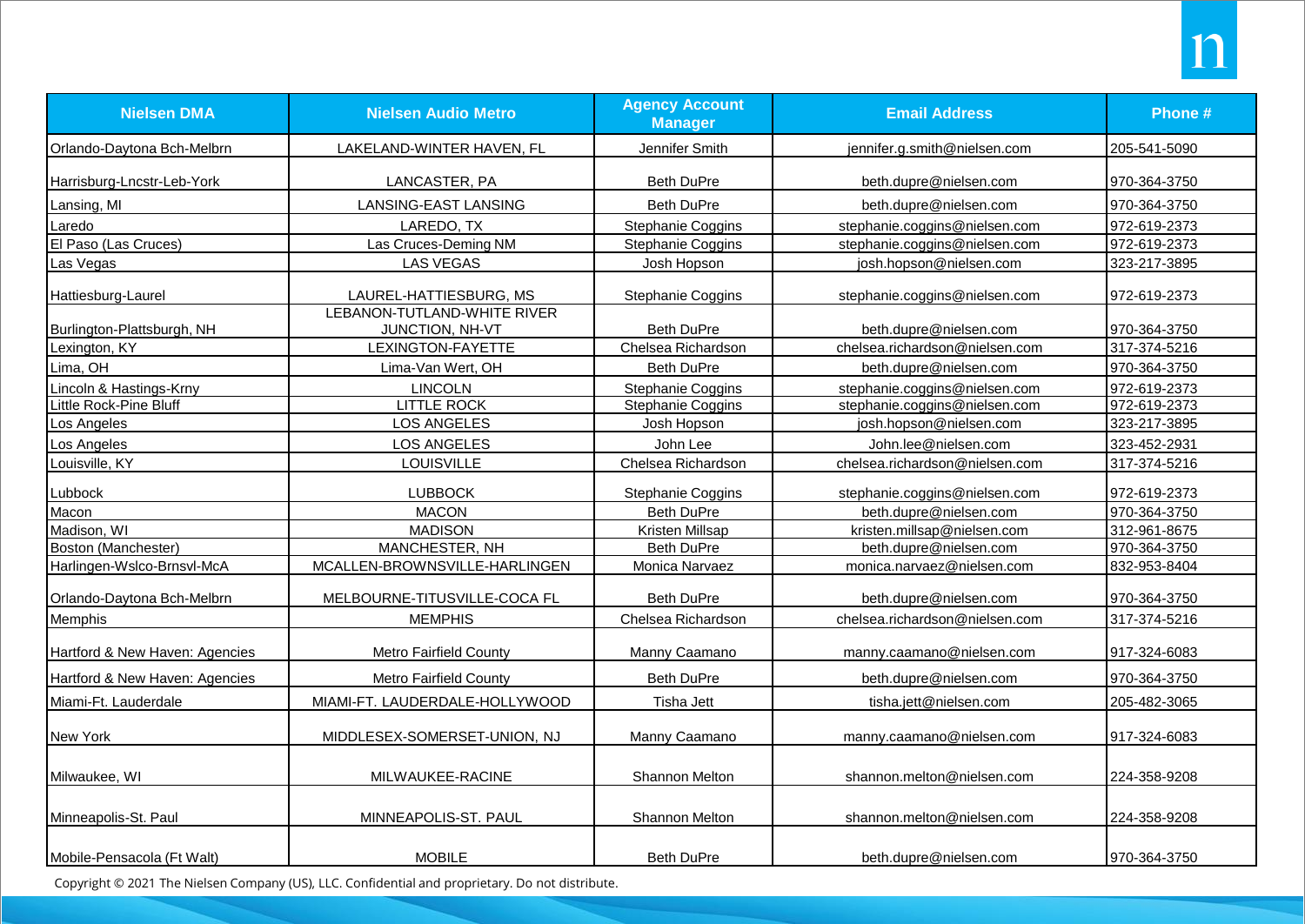| <b>Nielsen DMA</b>                         | <b>Nielsen Audio Metro</b>                  | <b>Agency Account</b><br><b>Manager</b> | <b>Email Address</b>           | Phone #      |
|--------------------------------------------|---------------------------------------------|-----------------------------------------|--------------------------------|--------------|
| Sacramento-Stockton-Modesto                | MODESTO, CA                                 | Stephanie Coggins                       | stephanie.coggins@nielsen.com  | 972-619-2373 |
| New York                                   | MONMOUTH-OCEAN, NJ                          | Manny Caamano                           | manny.caamano@nielsen.com      | 917-324-6083 |
| Monroe-El Dorado                           | MONROE, LA                                  | Stephanie Coggins                       | stephanie.coggins@nielsen.com  | 972-619-2373 |
| Monterey-Salinas                           | MONTEREY-SALINAS-SANTA CRUZ                 | Stephanie Coggins                       | stephanie.coggins@nielsen.com  | 972-619-2373 |
| Montgomery-Selma                           | <b>MONTGOMERY</b>                           | <b>Beth DuPre</b>                       | beth.dupre@nielsen.com         | 970-364-3750 |
| Burlington-Plattsburgh, NH                 | MONTPELIER-BARRE-ST JOHNSBURY VT            | <b>Beth DuPre</b>                       | beth.dupre@nielsen.com         | 970-364-3750 |
| Clarksburg-Weston                          | MORGANTOWN-CLARKSBURG-FAIRMONT<br><b>WV</b> | <b>Beth DuPre</b>                       | beth.dupre@nielsen.com         | 970-364-3750 |
| New York                                   | <b>MORRISTOWN NJ</b>                        | Manny Caamano                           | manny.caamano@nielsen.com      | 917-324-6083 |
| Indianapolis, IN                           | MUNCIE-MARION IN                            | Beth DuPre                              | beth.dupre@nielsen.com         | 970-364-3750 |
| Grand Rapids-Kalamazoo-Battle<br>Creek, MI | MUSKEGON MI                                 | <b>Beth DuPre</b>                       | beth.dupre@nielsen.com         | 970-364-3750 |
| Myrtle Beach-Florence                      | MYRTLE BEACH, SC                            | <b>Beth DuPre</b>                       | beth.dupre@nielsen.com         | 970-364-3750 |
| Nashville                                  | <b>NASHVILLE</b>                            | Chelsea Richardson                      | chelsea.richardson@nielsen.com | 317-374-5216 |
| New York                                   | NASSAU-SUFFOLK (LONG ISLAND), NY            | Manny Caamano                           | manny.caamano@nielsen.com      | 917-324-6083 |
| Hartford & New Haven: Agencies             | NEW HAVEN, CT                               | <b>Beth DuPre</b>                       | beth.dupre@nielsen.com         | 970-364-3750 |
| Hartford & New Haven: Agencies             | NEW LONDON, CT                              | <b>Beth DuPre</b>                       | beth.dupre@nielsen.com         | 970-364-3750 |
| <b>New Orleans</b>                         | <b>NEW ORLEANS</b>                          | Chelsea Richardson                      | chelsea.richardson@nielsen.com | 317-374-5216 |
| New York                                   | <b>NEW YORK</b>                             | Manny Caamano                           | manny.caamano@nielsen.com      | 917-324-6083 |
| New York                                   | NEWBURGH-MIDDLETON, NY                      | Manny Caamano                           | manny.caamano@nielsen.com      | 917-324-6083 |
| Norfolk-Portsmth-Newpt Nws                 | NORFOLK-VIRGINIA BEACH-NWPT NEWS            | <b>Tisha Jett</b>                       | tisha.jett@nielsen.com         | 205-482-3065 |
| Odessa/Midland                             | ODESSA-MIDLAND, TX                          | Stephanie Coggins                       | stephanie.coggins@nielsen.com  | 972-619-2373 |
| Oklahoma City                              | OKLAHOMA CITY                               | Stephanie Coggins                       | stephanie.coggins@nielsen.com  | 972-619-2373 |
| <b>Buffalo</b>                             | OLEAN, NY                                   | <b>Beth DuPre</b>                       | beth.dupre@nielsen.com         | 970-364-3750 |
| Omaha, NE                                  | OMAHA-COUNCIL BLUFFS                        | Stephanie Coggins                       | stephanie.coggins@nielsen.com  | 972-619-2373 |
| Orlando-Daytona Bch-Melbrn                 | ORLANDO                                     | Jennifer Smith                          | jennifer.g.smith@nielsen.com   | 205-541-5090 |
| Los Angeles                                | OXNARD-VENTURA, CA                          | Stephanie Coggins                       | stephanie.coggins@nielsen.com  | 972-619-2373 |
| Palm Springs                               | <b>PALM SPRINGS</b>                         | <b>Stephanie Coggins</b>                | stephanie.coggins@nielsen.com  | 972-619-2373 |
| Panama City                                | PANAMA CITY, FL                             | Beth DuPre                              | beth.dupre@nielsen.com         | 970-364-3750 |
| Parkersburg                                | PARKERSBURG-MARIETTA, WV-KY                 | Beth DuPre                              | beth.dupre@nielsen.com         | 970-364-3750 |
| Mobile-Pensacola (Ft Walt)                 | PENSACOLA, FL                               | <b>Beth DuPre</b>                       | beth.dupre@nielsen.com         | 970-364-3750 |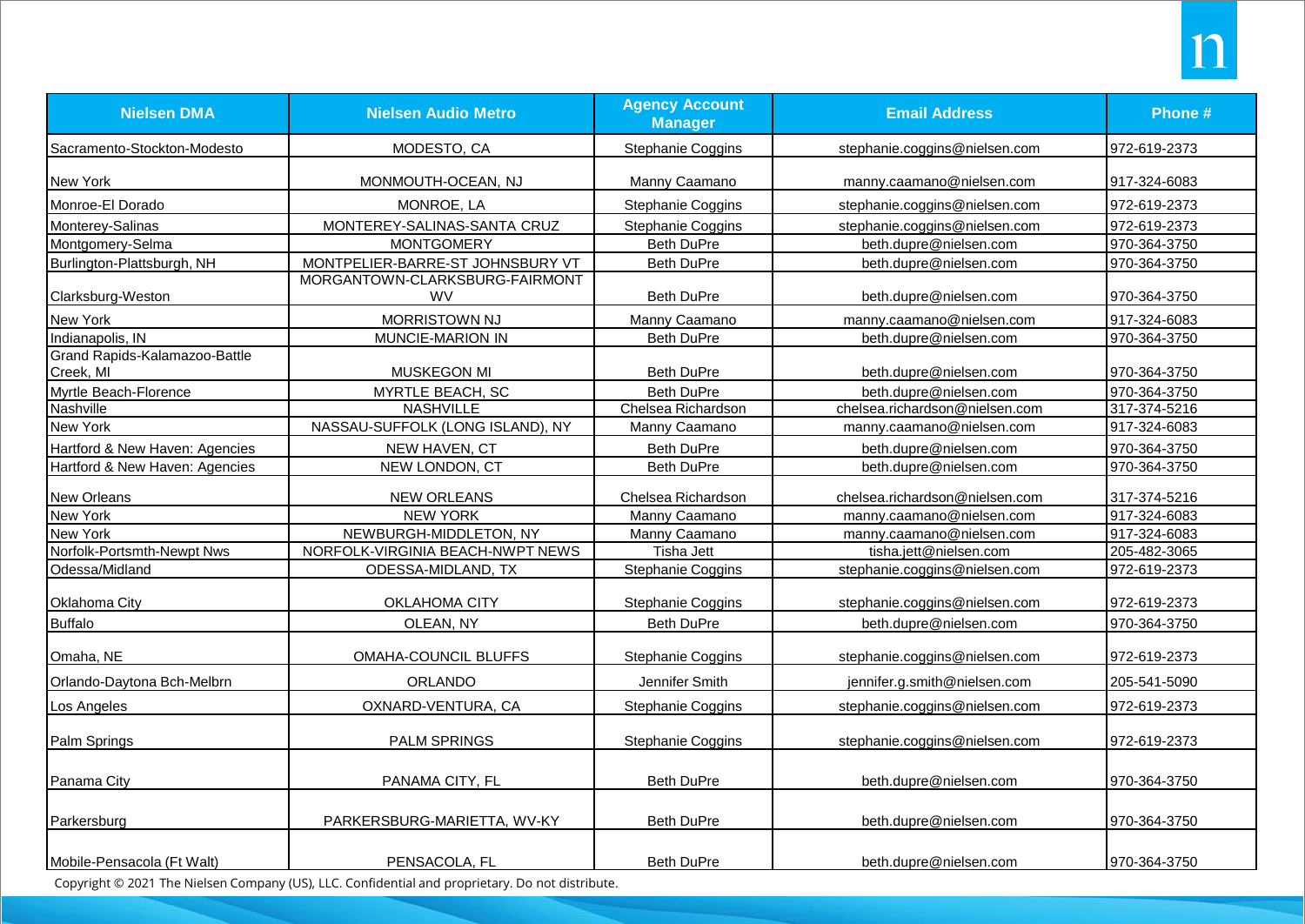| <b>Nielsen DMA</b>          | <b>Nielsen Audio Metro</b>             | <b>Agency Account</b><br><b>Manager</b> | <b>Email Address</b>            | Phone #           |
|-----------------------------|----------------------------------------|-----------------------------------------|---------------------------------|-------------------|
| Peoria-Bloomington, IL      | <b>PEORIA</b>                          | Beth DuPre                              | beth.dupre@nielsen.com          | 970-364-3750      |
| Philadelphia                | PHILADELPHIA                           | Manny Caamano                           | manny.caamano@nielsen.com       | 917-324-6083      |
| Phoenix (Prescott)          | <b>PHOENIX</b>                         | John Lee                                | John.lee@nielsen.com            | 323-452-2931      |
| Pittsburgh                  | PITTSBURGH, PA                         | Chelsea Richardson                      | chelsea.richardson@nielsen.com  | 317-374-5216      |
| Portland-Auburn, ME         | PORTLAND, ME                           | Beth DuPre                              | beth.dupre@nielsen.com          | 970-364-3750      |
| Portland, OR                | PORTLAND, OR                           | John Lee                                | John.lee@nielsen.com            | 323-452-2931      |
| Portland-Auburn, ME         | PORTSMOUTH-DOVER-ROCHESTER, NH         | <b>Beth DuPre</b>                       | beth.dupre@nielsen.com          | 970-364-3750      |
| New York                    | POUGHKEEPSIE, NY                       | Manny Caamano                           | manny.caamano@nielsen.com       | 917-324-6083      |
| Providence-New Bedford      | PROVIDENCE-WARWICK-PAWTUCKET           | Jessica Lichtenfeld                     | jessica.lichtenfeld@nielsen.com | 202-215-6569      |
| Colorado Springs-Pueblo     | PUEBLO, CO                             | Stephanie Coggins                       | stephanie.coggins@nielsen.com   | 972-619-2373      |
|                             |                                        |                                         |                                 | 787-756-0555 ext. |
| Puerto Rico                 | PUERTO RICO                            | Rene Figueroa Rivas                     | rene.figueroarivas@nielsen.com  | 4448              |
| Davenport-R.Island-Moline   | <b>QUAD CITIES (DAVNPRT-RI-MOLINE)</b> | <b>Beth DuPre</b>                       | beth.dupre@nielsen.com          | 970-364-3750      |
| Raleigh-Durham (Fayetvlle)  | RALEIGH-DURHAM                         | Tisha Jett                              | tisha.jett@nielsen.com          | 205-482-3065      |
| Rapid City, SD              | Rapid City-Spearfish, SD               | Stephanie Coggins                       | stephanie.coggins@nielsen.com   | 972-619-2373      |
| Philadelphia                | <b>READING PA</b>                      | <b>Beth DuPre</b>                       | beth.dupre@nielsen.com          | 970-364-3750      |
| Chico-Redding               | <b>REDDING CA</b>                      | Stephanie Coggins                       | stephanie.coggins@nielsen.com   | 972-619-2373      |
| Reno                        | <b>RENO</b>                            | Stephanie Coggins                       | stephanie.coggins@nielsen.com   | 972-619-2373      |
| Richmond-Petersburg         | <b>RICHMOND</b>                        | Tisha Jett                              | tisha.jett@nielsen.com          | 205-482-3065      |
| Palm Springs                | RIVERSIDE-SAN BERNARDINO, CA           | Josh Hopson                             | josh.hopson@nielsen.com         | 323-217-3895      |
| Roanoke-Lynchburg           | ROANOKE-LYNCHBURG                      | <b>Beth DuPre</b>                       | beth.dupre@nielsen.com          | 970-364-3750      |
| Rochestr-Mason City-Austin  | ROCHESTER, MN                          | <b>Stephanie Coggins</b>                | stephanie.coggins@nielsen.com   | 972-619-2373      |
| Rochester, NY               | ROCHESTER, NY                          | Jessica Lichtenfeld                     | jessica.lichtenfeld@nielsen.com | 202-215-6569      |
| Rockford, IL                | <b>ROCKFORD</b>                        | <b>Beth DuPre</b>                       | beth.dupre@nielsen.com          | 970-364-3750      |
| Sacramento-Stockton-Modesto | <b>SACRAMENTO</b>                      | <b>Ethan Markovitz</b>                  | ethan.v.markovitz@nielsen.com   | 323-229-8334      |
| Flint-Saginaw-Bay City      | SAGINAW-BAY CITY-MIDLAND, MI           | <b>Beth DuPre</b>                       | beth.dupre@nielsen.com          | 970-364-3750      |
| Wichita-Hutchinson Plus     | SALINA-MANHATTAN, KS                   | Stephanie Coggins                       | stephanie.coggins@nielsen.com   | 972-619-2373      |
| Salisbury                   | SALISBURY-OCEAN CITY                   | <b>Beth DuPre</b>                       | beth.dupre@nielsen.com          | 970-364-3750      |
| Salt Lake City              | SALT LAKE CITY-OGDEN-PROVO             | Ethan Markovitz                         | ethan.v.markovitz@nielsen.com   | 323-229-8334      |
| San Angelo                  | SAN ANGELO, TX                         | Stephanie Coggins                       | stephanie.coggins@nielsen.com   | 972-619-2373      |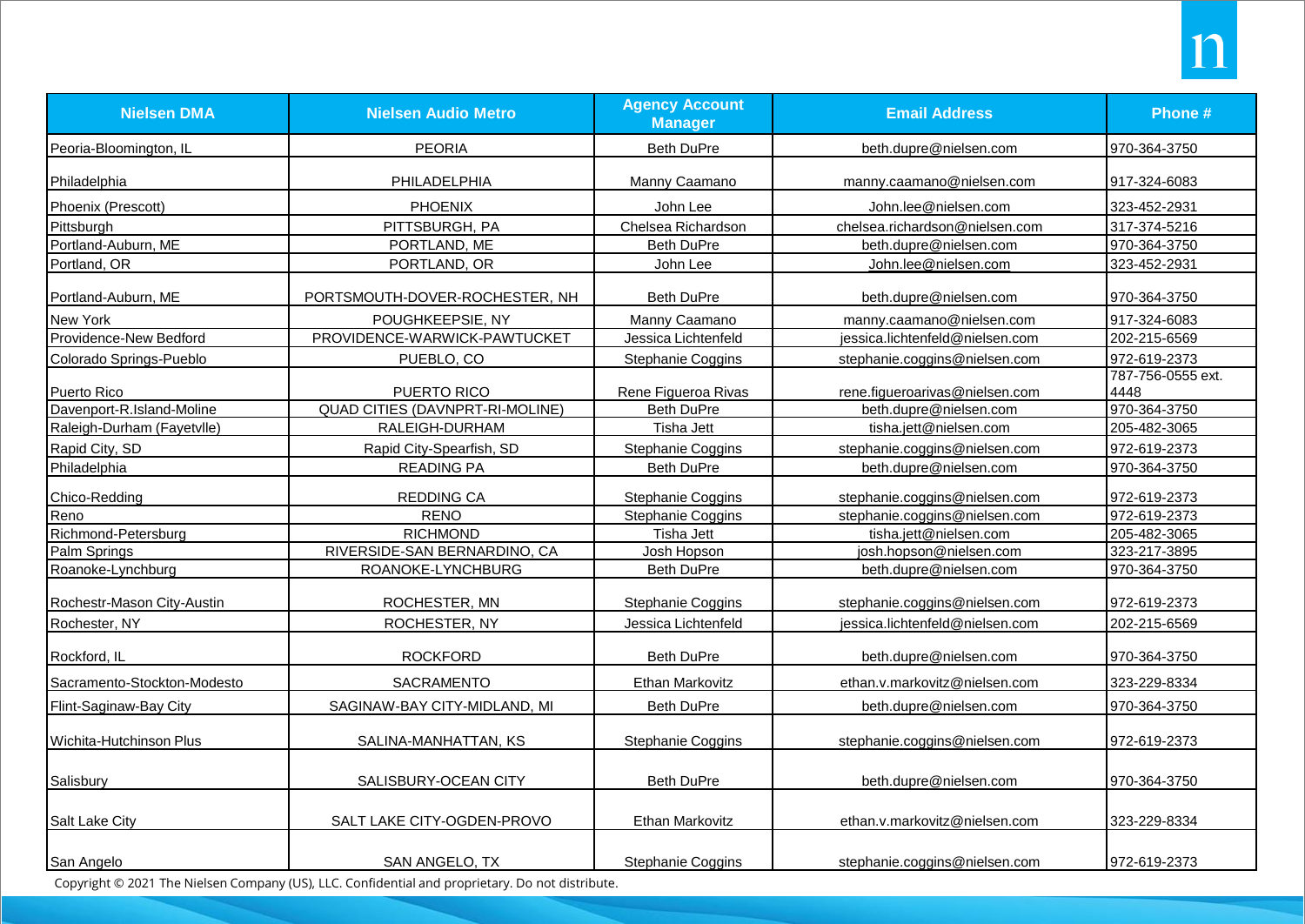| <b>Nielsen DMA</b>             | <b>Nielsen Audio Metro</b>         | <b>Agency Account</b><br><b>Manager</b> | <b>Email Address</b>          | Phone #      |
|--------------------------------|------------------------------------|-----------------------------------------|-------------------------------|--------------|
| San Angelo                     | SAN ANGELO, TX                     | Stephanie Coggins                       | stephanie.coggins@nielsen.com | 972-619-2373 |
| San Antonio                    | <b>SAN ANTONIO</b>                 | Monica Narvaez                          | monica.narvaez@nielsen.com    | 832-953-8404 |
| San Diego                      | <b>SAN DIEGO</b>                   | Josh Hopson                             | josh.hopson@nielsen.com       | 323-217-3895 |
| San Francisco-Oakland-San Jose | <b>SAN FRANCISCO</b>               | John Lee                                | john.lee@nielsen.com          | 323-452-2931 |
| San Francisco-Oakland-San Jose | SAN JOSE, CA                       | John Lee                                | John.lee@nielsen.com          | 323-452-2931 |
| SantaBarbra-SanMar-SanLuOb     | SAN LUIS OBISPO, CA                | Stephanie Coggins                       | stephanie.coggins@nielsen.com | 972-619-2373 |
| SantaBarbra-SanMar-SanLuOb     | SANTA BARBARA CA                   | Stephanie Coggins                       | stephanie.coggins@nielsen.com | 972-619-2373 |
| SantaBarbra-SanMar-SanLuOb     | SANTA MARIA-LOMPOC CA              | Stephanie Coggins                       | stephanie.coggins@nielsen.com | 972-619-2373 |
| Tampa-St. Pete (Sarasota)      | SARASOTA-BRADENTON FL              | Tisha Jett                              | tisha.jett@nielsen.com        | 205-482-3065 |
| Savannah                       | SAVANNAH                           | <b>Beth DuPre</b>                       | beth.dupre@nielsen.com        | 970-364-3750 |
| Seattle-Tacoma                 | SEATTLE-TACOMA                     | Ethan Markovitz                         | ethan.v.markovitz@nielsen.com | 323-229-8334 |
| Milwaukee, WI                  | SHEBOYGAN, WI                      | <b>Beth DuPre</b>                       | beth.dupre@nielsen.com        | 970-364-3750 |
| Shreveport                     | <b>SHREVEPORT</b>                  | Stephanie Coggins                       | stephanie.coggins@nielsen.com | 972-619-2373 |
| Sioux City, IA                 | SIOUX CITY, IA                     | <b>Beth DuPre</b>                       | beth.dupre@nielsen.com        | 970-364-3750 |
| Sioux Falls(Mitchell)          | SIOUX FALLS, SD                    | Stephanie Coggins                       | stephanie.coggins@nielsen.com | 972-619-2373 |
| South Bend-Elkhart             | SOUTH BEND                         | <b>Beth DuPre</b>                       | beth.dupre@nielsen.com        | 970-364-3750 |
| Spokane                        | <b>SPOKANE</b>                     | Stephanie Coggins                       | stephanie.coggins@nielsen.com | 972-619-2373 |
| SPRINGFIELD-HOLYOKE            | SPRINGFIELD, MA                    | <b>Beth DuPre</b>                       | beth.dupre@nielsen.com        | 970-364-3750 |
| Springfield, MO                | SPRINGFIELD, MO                    | Stephanie Coggins                       | stephanie.coggins@nielsen.com | 972-619-2373 |
| St. Louis, MO                  | ST. LOUIS                          | <b>Shannon Melton</b>                   | shannon.melton@nielsen.com    | 224-358-9208 |
| Sacramento-Stockton-Modesto    | STOCKTON, CA                       | Stephanie Coggins                       | stephanie.coggins@nielsen.com | 972-619-2373 |
| Wilkes Barre-Scranton-Hztn     | SUNBURY-SELINSGROVE-LEWISBURGH, PA | <b>Beth DuPre</b>                       | beth.dupre@nielsen.com        | 970-364-3750 |
| New York                       | SUSSEX, NJ                         | Manny Caamano                           | manny.caamano@nielsen.com     | 917-324-6083 |
| Syracuse                       | <b>SYRACUSE</b>                    | <b>Beth DuPre</b>                       | beth.dupre@nielsen.com        | 970-364-3750 |
| Tallahassee-Thomasville        | TALLAHASSEE                        | <b>Beth DuPre</b>                       | beth.dupre@nielsen.com        | 970-364-3750 |
| Tampa-St. Pete (Sarasota)      | TAMPA-ST. PETERSBURG-CLEARWATER    | Tisha Jett                              | tisha.jett@nielsen.com        | 205-482-3065 |
| Terre Haute, IN                | <b>TERRE HAUTE</b>                 | <b>Beth DuPre</b>                       | beth.dupre@nielsen.com        | 970-364-3750 |
| Toledo, OH                     | <b>TOLEDO</b>                      | Kristen Millsap                         | kristen.millsap@nielsen.com   | 312-961-8675 |
| Topeka, KS                     | <b>TOPEKA</b>                      | <b>Stephanie Coggins</b>                | stephanie.coggins@nielsen.com | 972-619-2373 |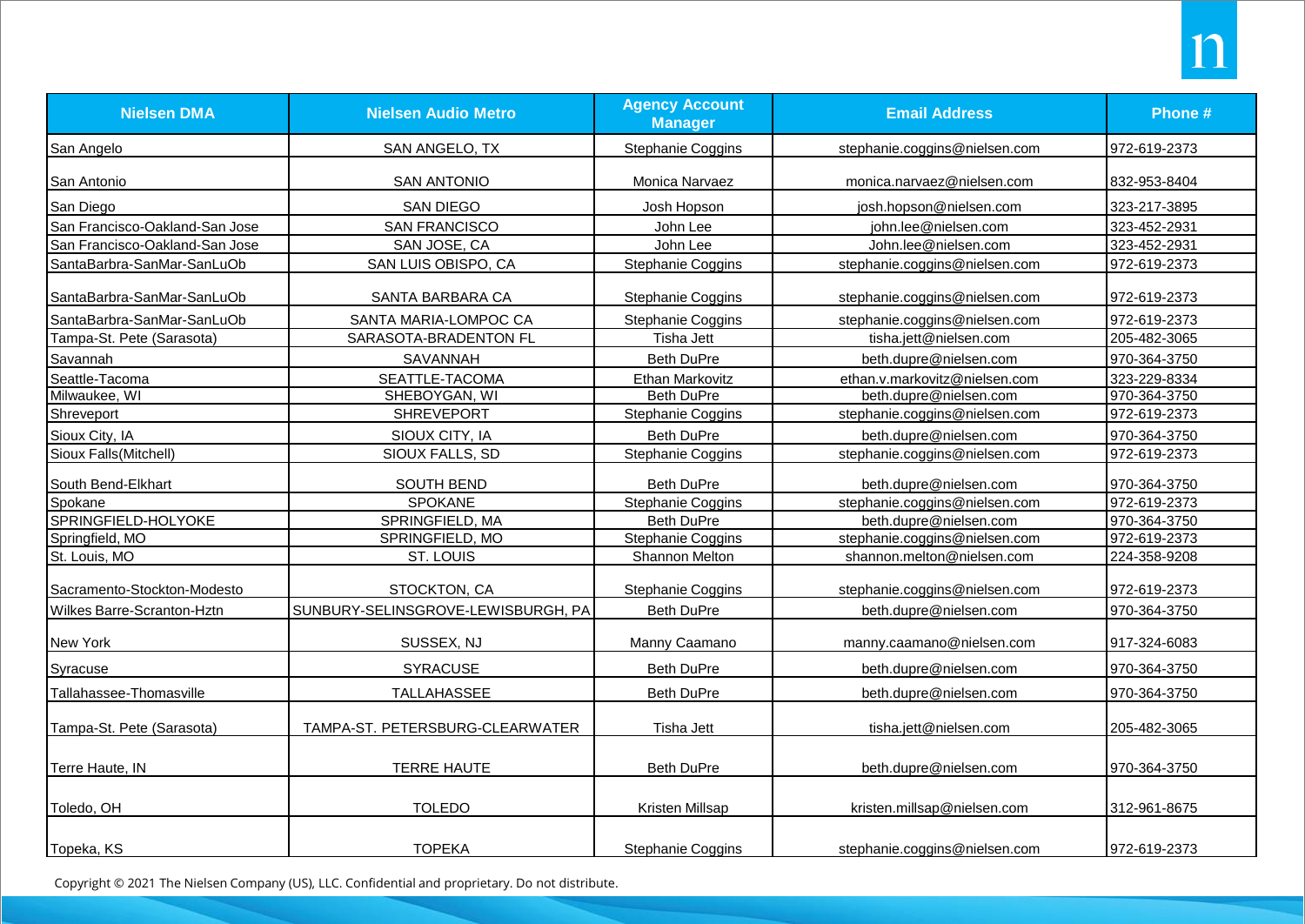| <b>Nielsen DMA</b>                | <b>Nielsen Audio Metro</b>          | <b>Agency Account</b><br><b>Manager</b> | <b>Email Address</b>            | Phone #      |
|-----------------------------------|-------------------------------------|-----------------------------------------|---------------------------------|--------------|
| Traverse City-Cadillac            | TRAVERSE CITY-PETOSKEY-CADILLAC, MI | <b>Beth DuPre</b>                       | beth.dupre@nielsen.com          | 970-364-3750 |
| New York                          | TRENTON, NJ                         | Manny Caamano                           | manny.caamano@nielsen.com       | 917-324-6083 |
| Tucson (Sierra Vista)             | <b>TUCSON</b>                       | Stephanie Coggins                       | stephanie.coggins@nielsen.com   | 972-619-2373 |
| Tulsa                             | <b>TULSA</b>                        | Stephanie Coggins                       | stephanie.coggins@nielsen.com   | 972-619-2373 |
| Birmingham (Ann and Tusc)         | TUSCALOOSA, AL                      | <b>Beth DuPre</b>                       | beth.dupre@nielsen.com          | 970-364-3750 |
| Tyler-Longview(Lfkn&Ncgd)         | TYLER-LONGVIEW                      | Stephanie Coggins                       | stephanie.coggins@nielsen.com   | 972-619-2373 |
| Utica                             | UTICA-ROME                          | <b>Beth DuPre</b>                       | beth.dupre@nielsen.com          | 970-364-3750 |
| Tallahassee-Thomasville           | VALDOSTA, GA                        | <b>Beth DuPre</b>                       | beth.dupre@nielsen.com          | 970-364-3750 |
| _os Angeles                       | VICTOR VALLEY, CA                   | Stephanie Coggins                       | stephanie.coggins@nielsen.com   | 972-619-2373 |
| Fresno-Visalia                    | VISALIA-TULARE-HANFORD, CA          | <b>Stephanie Coggins</b>                | stephanie.coggins@nielsen.com   | 972-619-2373 |
| Waco-Temple-Bryan                 | WACO, TX                            | Stephanie Coggins                       | stephanie.coggins@nielsen.com   | 972-619-2373 |
| Washington DC                     | <b>WASHINGTON, DC</b>               | Jessica Lichtenfeld                     | jessica.lichtenfeld@nielsen.com | 202-215-6569 |
| Cedar Rapids-Wtrlo-IWC&Dub        | WATERLOO-CEDAR FALLS, IA            | <b>Beth DuPre</b>                       | beth.dupre@nielsen.com          | 970-364-3750 |
| Watertown                         | WATERTOWN, NY                       | <b>Beth DuPre</b>                       | beth.dupre@nielsen.com          | 970-364-3750 |
| Wausau-Rhinelander                | WAUSAU-STVNS PT, WI (CNTRL WI)      | Stephanie Coggins                       | stephanie.coggins@nielsen.com   | 972-619-2373 |
| West Palm Beach-Ft. Pierce        | WEST PALM BEACH-BOCA RATON          | <b>Tisha Jett</b>                       | tisha.jett@nielsen.com          | 205-482-3065 |
| Wheeling-Stubenville              | <b>WHEELING</b>                     | <b>Beth DuPre</b>                       | beth.dupre@nielsen.com          | 970-364-3750 |
| Wichita-Hutchinson Plus           | <b>WICHITA</b>                      | Stephanie Coggins                       | stephanie.coggins@nielsen.com   | 972-619-2373 |
| Wichita Falls & Lawton            | WICHITA FALLS, TX                   | Stephanie Coggins                       | stephanie.coggins@nielsen.com   | 972-619-2373 |
| <b>Wilkes Barre-Scranton-Hztn</b> | <b>WILKES BARRE-SCRANTON</b>        | <b>Beth DuPre</b>                       | beth.dupre@nielsen.com          | 970-364-3750 |
| <b>Wilkes Barre-Scranton-Hztn</b> | <b>WILLIAMSPORT PA</b>              | <b>Beth DuPre</b>                       | beth.dupre@nielsen.com          | 970-364-3750 |
| Philadelphia                      | <b>WILMINGTON DE</b>                | <b>Beth DuPre</b>                       | beth.dupre@nielsen.com          | 970-364-3750 |
| <b>Washington DC</b>              | <b>WINCHESTER VA</b>                | Jessica Lichtenfeld                     | jessica.lichtenfeld@nielsen.com | 202-215-6569 |
| Boston (Manchester)               | <b>WORCESTER MA</b>                 | <b>Beth DuPre</b>                       | beth.dupre@nielsen.com          | 970-364-3750 |
| Harrisburg-Lncstr-Leb-York        | YORK, PA                            | <b>Beth DuPre</b>                       | beth.dupre@nielsen.com          | 970-364-3750 |
| Youngstown, OH                    | YOUNGSTOWN-WARREN                   | <b>Beth DuPre</b>                       | beth.dupre@nielsen.com          | 970-364-3750 |
| Yuma                              | YUMA-EL CENTRO, NV-CA               | Stephanie Coggins                       | stephanie.coggins@nielsen.com   | 972-619-2373 |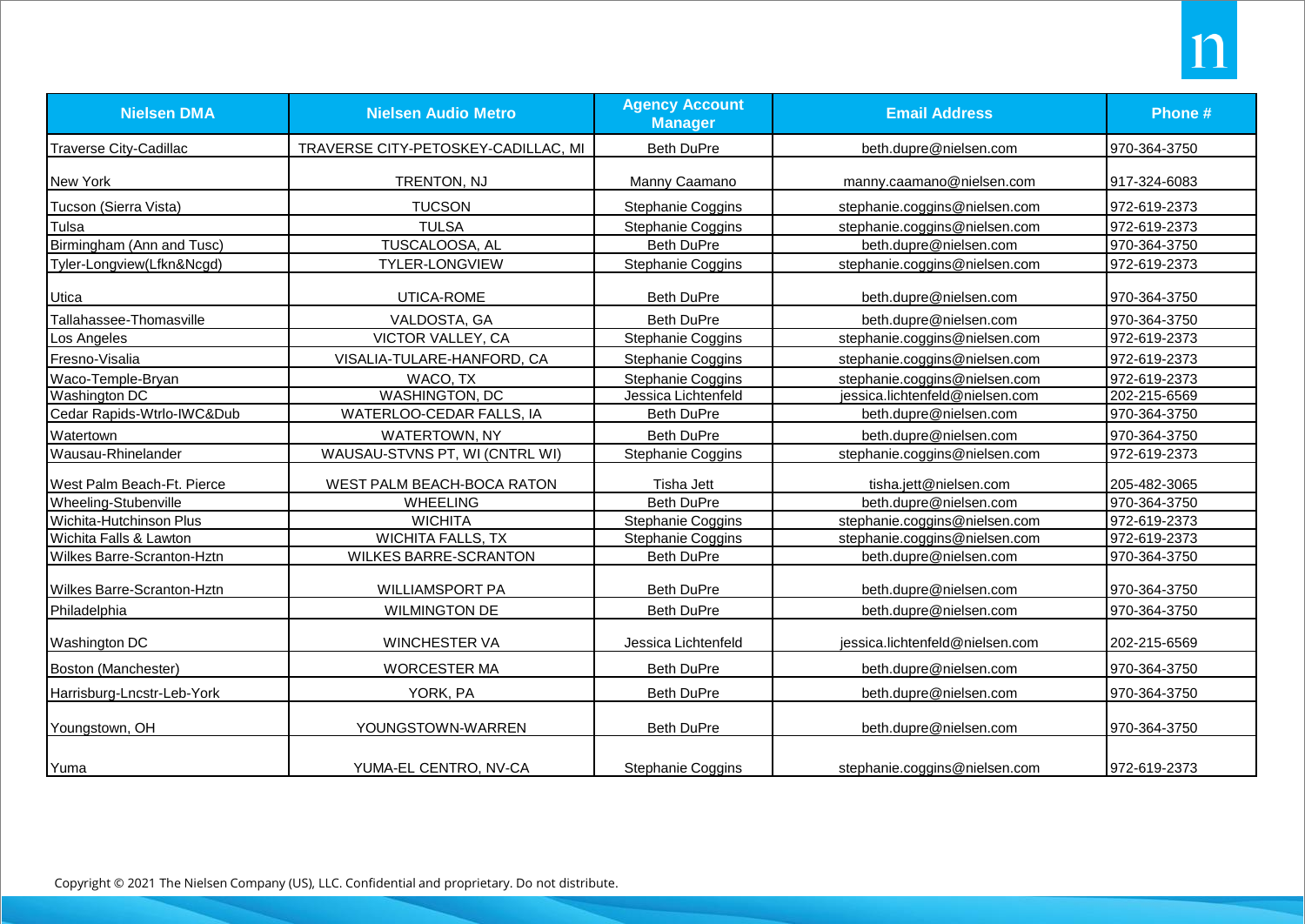## **2021 NIELSEN AUDIO "WHO TO CALL" LIST FOR LARGE HOLDING COMPANIES AND AGENGIES**

| <b>Parent Company</b> | <b>Group account</b>                                                                                                                                                                                                                                                                                                                                                                                                                                                                                                               | Rep                | <b>Email Address</b>           | Phone #      |
|-----------------------|------------------------------------------------------------------------------------------------------------------------------------------------------------------------------------------------------------------------------------------------------------------------------------------------------------------------------------------------------------------------------------------------------------------------------------------------------------------------------------------------------------------------------------|--------------------|--------------------------------|--------------|
| Dentsu                | Carat<br>360i<br>Posterscope<br>Vizeum                                                                                                                                                                                                                                                                                                                                                                                                                                                                                             | Michael Giangrasso | michael.giangrasso@nielsen.com | 646-654-8295 |
| Group M/WPP           | A. Eicoff & Company<br><b>Bravo Group</b><br>Burson-Marsteller<br>Cole & Webster United<br><b>ESP Properties</b><br>Garage Team Mazda<br><b>Geometry Global</b><br>Grey<br>Group M<br><b>GTB Agency LLC</b><br><b>JWT</b><br>LMC<br>Maxus<br>MEC Global<br><b>Media Marketing Solutions</b><br>Mediacom<br>Mindshare<br>Mindshare/Team Houston<br>mSix<br>Ogilvy & Mather Public Relations<br>Poster Pubilicity LLC dba Kinetic<br>Team Arrow<br>Uniworld Group, Inc.<br>Wunderman Cato Johnson<br>Zubi Advertising Services, Inc. | Mary Pender        | Mary.pender@nielsen.com        | 646-654-8523 |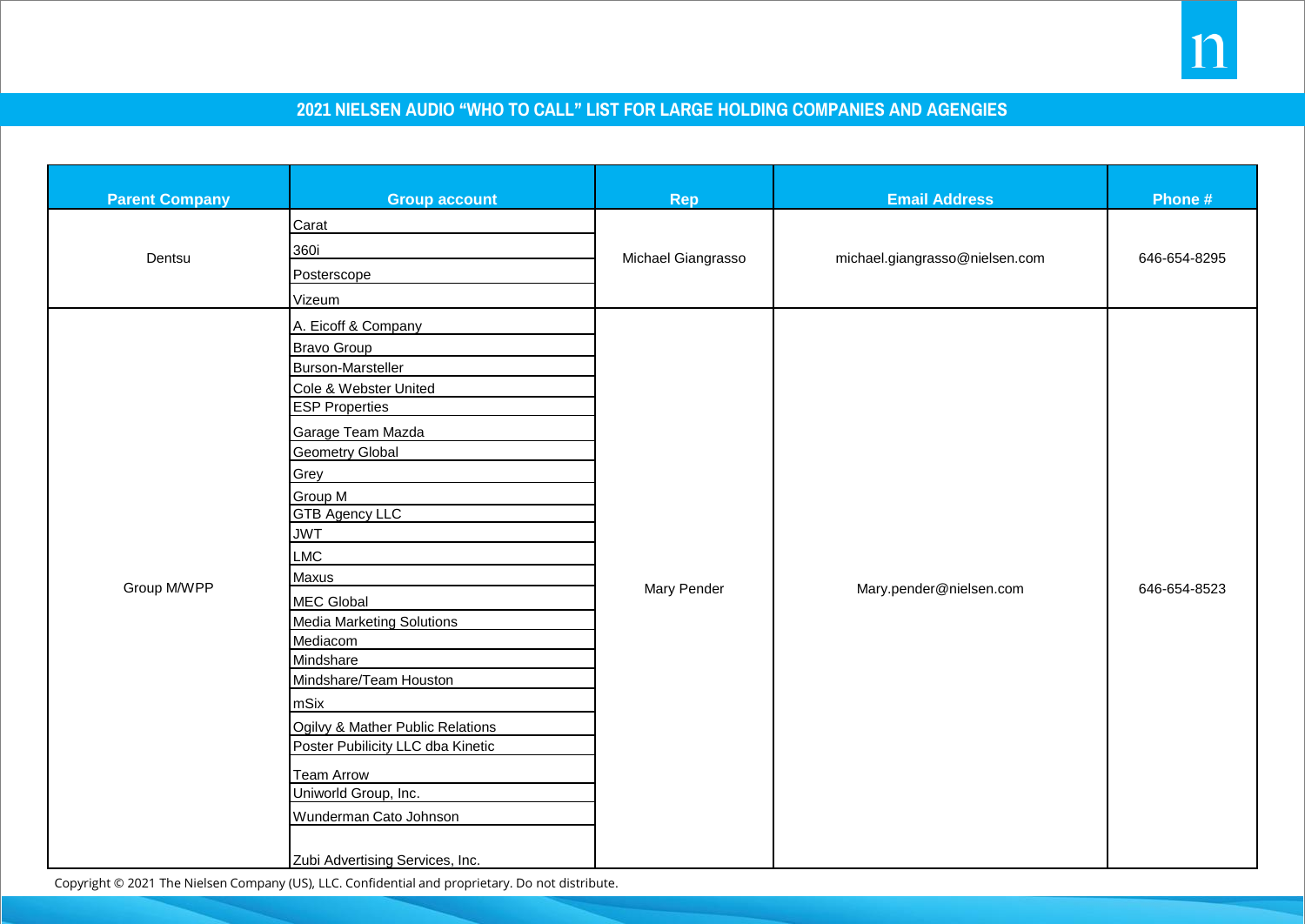| <b>Parent Company</b>                           | <b>Group account</b>                                                                                                                                                                                                                                                                                                                                                                                                                                                                                                                   | <b>Rep</b>  | <b>Email Address</b>    | Phone #      |
|-------------------------------------------------|----------------------------------------------------------------------------------------------------------------------------------------------------------------------------------------------------------------------------------------------------------------------------------------------------------------------------------------------------------------------------------------------------------------------------------------------------------------------------------------------------------------------------------------|-------------|-------------------------|--------------|
| Havas Media dba Havas Media<br>Alliance WW S.L. | Arnold Worldwide<br>Havas<br>Havas Media<br>Media Planning Group USA<br>MPG Arnold                                                                                                                                                                                                                                                                                                                                                                                                                                                     | Mary Pender | mary.pender@nielsen.com | 646-654-8523 |
| <b>IPG</b>                                      | <b>Brand Programming Network</b><br>Campbell Ewald<br>Carmichael Lynch<br>Casanova Pendrill Publicidad<br>Dailey<br>Deutsch<br>Deutsche Welle<br><b>DraftFCB</b><br><b>FCB</b><br>Hill Holiday LLC dba Trillia Media<br><b>ICC Lowe</b><br>ID Media<br>Initiative<br>Jack Morton World Wide<br>Magna Global<br><b>Martin Agency</b><br>McCann Minneapolis<br>Media Partnership<br>Momentum Worldwide<br>Mullen<br>NSA Media<br><b>Orion Trading</b><br>Rapport<br><b>Tierney Communications</b><br>Universal McCann<br>Weber Shandwick | Amy Betz    | amy.betz@nielsen.com    | 646-654-5901 |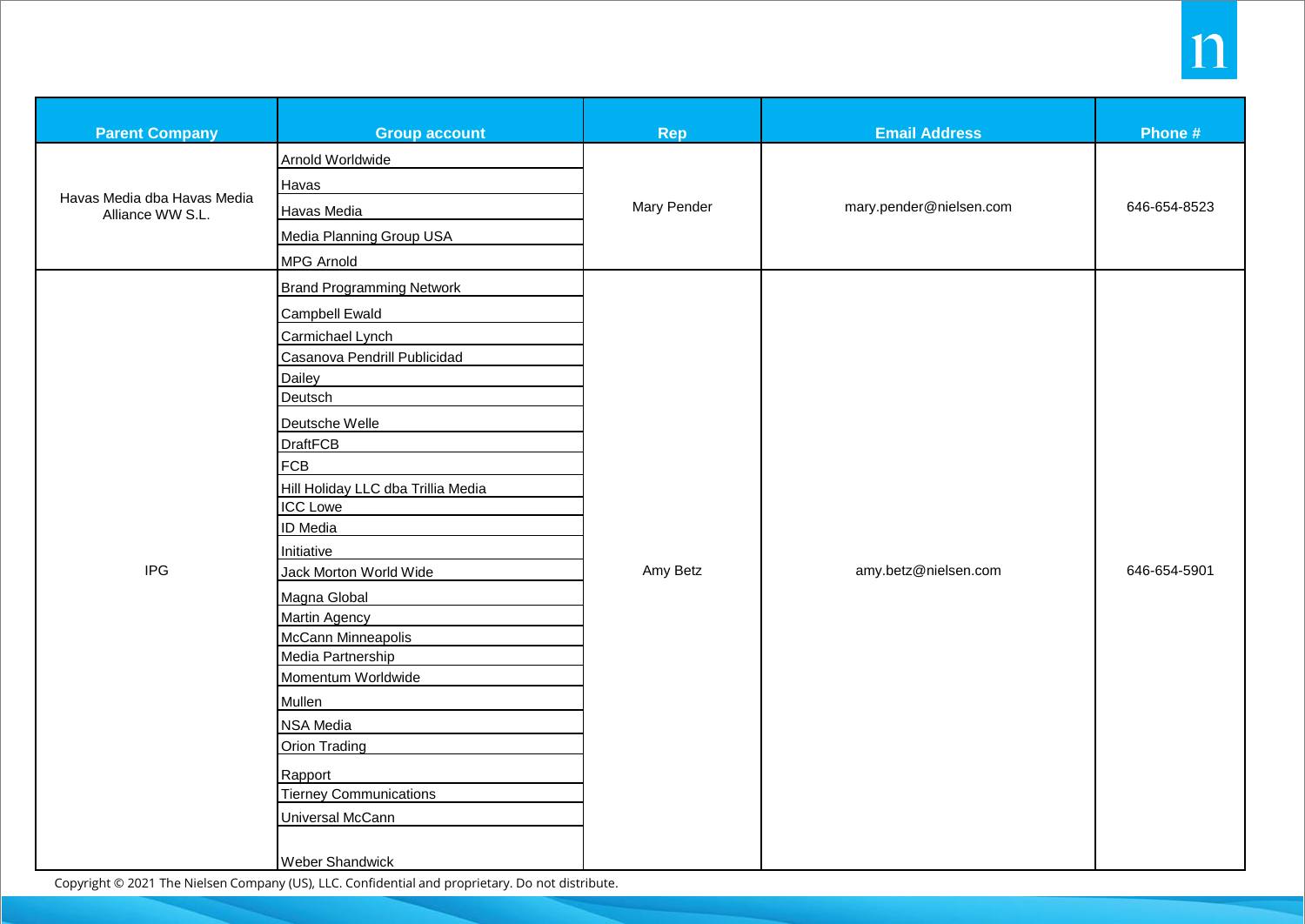| <b>Parent Company</b>   | <b>Group account</b>                     | Rep                | <b>Email Address</b>           | Phone #      |
|-------------------------|------------------------------------------|--------------------|--------------------------------|--------------|
|                         | Allegory                                 |                    |                                |              |
| <b>MDC</b>              | Assembly                                 |                    | Amy.betz@nielsen.com           |              |
|                         | Crispin Porter + Bogusky                 | Amy Betz           |                                | 646-654-5901 |
|                         | Doner                                    |                    |                                |              |
|                         | <b>Alcone Marketing Group</b>            |                    |                                |              |
|                         | <b>DDB New York</b>                      |                    |                                |              |
|                         | Dieste                                   |                    |                                |              |
|                         | <b>Directpartners</b>                    |                    |                                | 646-654-8295 |
|                         | Footsteps, LLC.                          |                    | michael.giangrasso@nielsen.com |              |
|                         | <b>GMR Marketing LLC.</b>                |                    |                                |              |
|                         | <b>Goodby Silverstein &amp; Partners</b> |                    |                                |              |
|                         | <b>Grizzard Communications Group</b>     |                    |                                |              |
|                         | GSD&M                                    |                    |                                |              |
|                         | Hornall Anderson                         |                    |                                |              |
|                         | Ketchum                                  |                    |                                |              |
| OMD/Omnicom Media Group | Latinworks                               | Michael Giangrasso |                                |              |
|                         | Martin Williams                          |                    |                                |              |
|                         | Merkley & Partners                       |                    |                                |              |
|                         | OMD                                      |                    |                                |              |
|                         | OMD Canada                               |                    |                                |              |
|                         | PHD                                      |                    |                                |              |
|                         | Prometheus                               |                    |                                |              |
|                         | Rodgers Townsend                         |                    |                                |              |
|                         | <b>Russ Reid Advertising</b>             |                    |                                |              |
|                         | <b>SpotPlus</b>                          |                    |                                |              |
|                         | The Ineger Group                         |                    |                                |              |
|                         | <b>Tracy Locke Partnership</b>           |                    |                                |              |
|                         | Zimmerman Advertising, LLC.              |                    |                                |              |